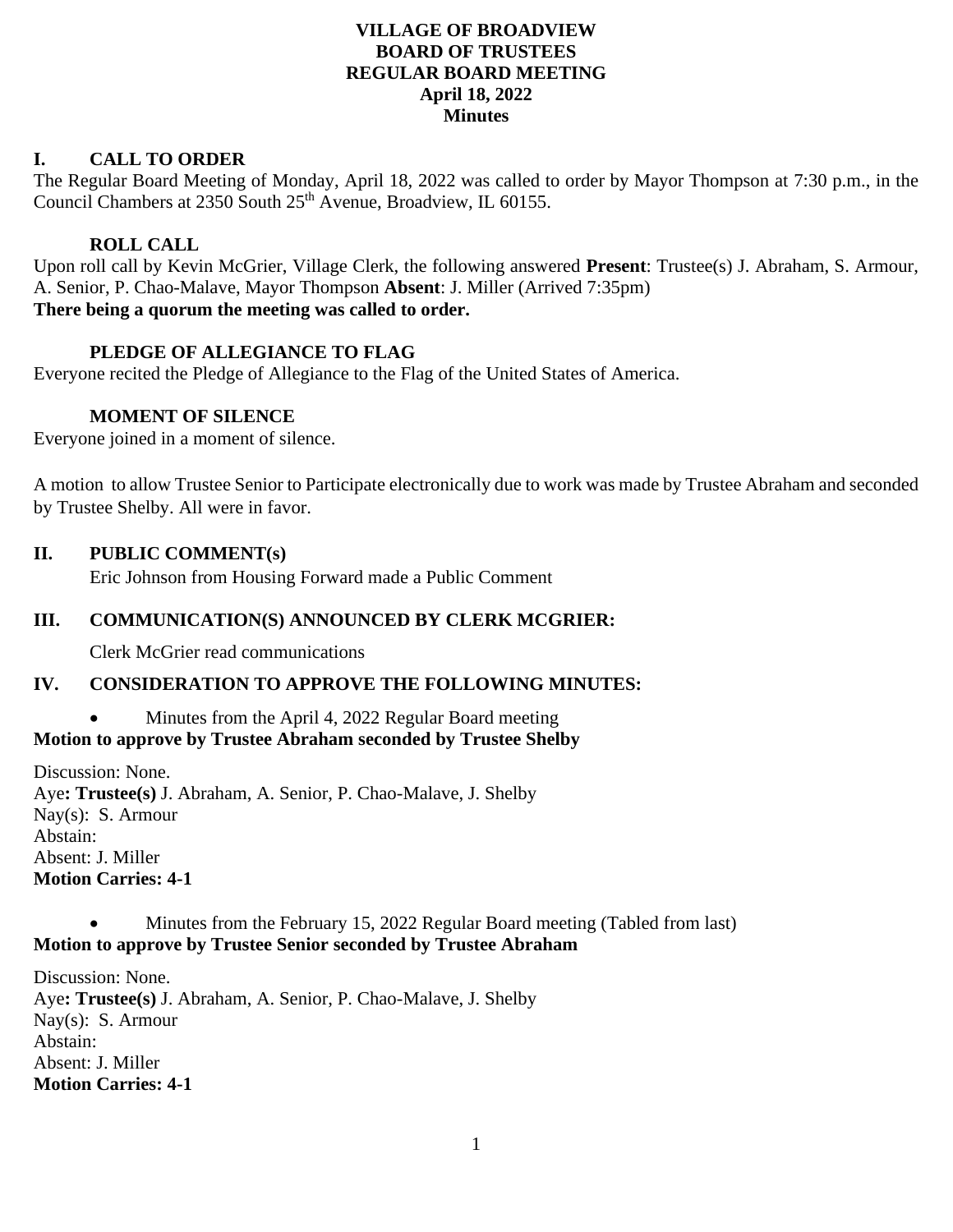• Minutes from the March 29, 2022 Special Board meeting (Tabled from last) **Motion to approve by Trustee Senior seconded by Trustee Abraham**

Discussion: None. Aye**: Trustee(s)** J. Abraham, A. Senior, P. Chao-Malave, J. Shelby Nay(s): S. Armour Abstain: Absent: J. Miller **Motion Carries: 4-1**

# **V. CONSIDERATION TO APPROVE EXPENDITURE (s):**

# GRAND TOTAL ALL FUNDS: **\$ 185,749.00 (4-13-22) Motion to approve by Trustee Senior and Seconded by Trustee Miller**

Discussion: Trustee Shelby read the warrant list of bills over \$2500. Aye**: Trustee(s)** J. Abraham, A. Senior, P. Chao-Malave, J. Miller, J. Shelby Nay(s): S. Armour Abstain Absent: **Motion Carries: 5-1**

# **VI. PRESNTATION: TROPHY PRESENTATION TO DOROTHEE MCGRIER – CHILI COOKOFF**

# **VII. VILLAGE OFFICER REPORTS (GIVEN AT 2ND MEETING)**

| <b>BUILDING DEPARTMENT</b> | <b>COMMISIONER DAVID UPSHAW</b>    |
|----------------------------|------------------------------------|
| <b>FINANCE DEPARTMENT</b>  | <b>FINANCE DIRECTOR TIM HICKS</b>  |
| <b>FIRE DEPARTMENT</b>     | <b>CHIEF TRACY KENNY</b>           |
| POLICE DEPARTMENT          | <b>CHIEF THOMAS MILLS</b>          |
| PUBLIC WORKS DEPT.         | <b>DIRECTOR MATT AMES</b>          |
| ADMINISTRATIVE DEPT.       | VILLAGE ADMINISTRATOR LETISA JONES |

#### **VIII. OLD BUSINESS: NONE**

#### **IX. NEW BUSINESS:**

# **A. SWEARING- IN OF PROBATIONARY POLICE OFFICER SARAH KRYGOWSKI. Clerk McGrier sworn in probationary police officer sarah krygowski**

**B. A RESOLUTION AUTHORIZING AND APPROVING A CERTAIN PURCHASE AND SALE OF TELECOM EASEMENT AND ASSIGNMENT AGREEMENT WITH LANDMARK INFRASTRUCTURE HOLDING COMPANY, LLC FOR THE VILLAGE OF BROADVIEW, COUNTY OF COOK, STATE OF ILLINOIS.**

# **Motion to approve by Trustee Abraham and Seconded by Trustee Senior** Discussion: Mayor Thompson gave details and asked the Village Atty. To elaborate. Trustee Armour had questions, answered by the Village Atty.. Aye**: Trustee(s)** S. Armour, J. Abraham, A. Senior, P. Chao-Malave, J. Shelby  $\text{Nay}(s)$ : Abstain: Absent: J. Miller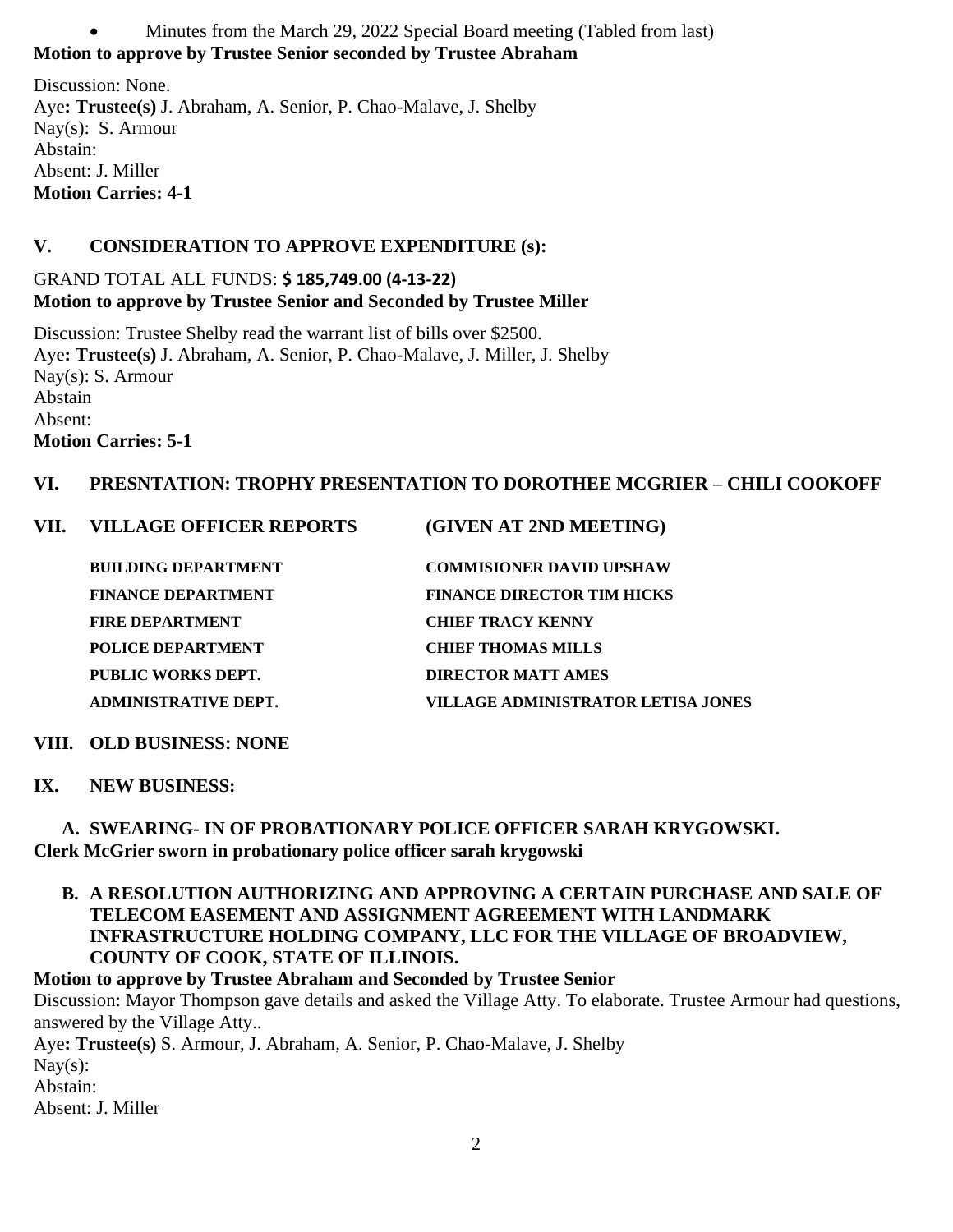# **C. A RESOLUTION AUTHORIZING AND APPROVING A CERTAIN AGREEMENT WITH PATINO'S MUSIC, LLC FOR THE PROVISION OF ENTERTAINMENT SERVICES FOR THE VILLAGE OF BROADVIEW, COUNTY OF COOK, STATE OF ILLINOIS.**

**Motion to approve by Trustee Senior and Seconded by Trustee Abraham**

Discussion: Mayor Thompson gave details.

Aye**: Trustee(s)** S. Armour, J. Abraham, A. Senior, P. Chao-Malave, J. Shelby Nay $(s)$ : Abstain: Absent: J. Miller **Motion Carries: 5-0**

# **D. A RESOLUTION AUTHORIZING AND APPROVING AN AGREEMENT WITH EDWIN HANCOCK ENGINEERING COMPANY FOR 16TH STREET IMPROVEMENTS FOR THE VILLAGE OF BROADVIEW, COUNTY OF COOK, STATE OF ILLINOIS.**

**Motion to approve by Trustee Abraham and Seconded by Trustee Shelby**

Discussion: Mayor Thompson asked Director Ames to give details.

Aye**: Trustee(s)** S. Armour, J. Abraham, A. Senior, P. Chao-Malave, J. Miller, J. Shelby

Nay $(s)$ :

Abstain:

Absent:

**Motion Carries: 5-0**

**E. A RESOLUTION AUTHORIZING AND APPROVING EXPENSES RELATED TO ATTENDANCE OF THE VILLAGE CLERK AT THE INTERNATIONAL INSTITUTE OF MUNICIPAL CLERKS IN LITTLE ROCK, ARKANSAS, FOR THE VILLAGE OF BROADVIEW, COUNTY OF COOK, STATE OF ILLINOIS.**

**Motion to approve by Trustee Abraham and Seconded by Trustee Shelby**

Discussion: Mayor Thompson gave details. Trustees Abraham, Senior, Shelby, Chao Malave and Armour had comments.

Aye**: Trustee(s)** S. Armour, J. Abraham, A. Senior, P. Chao-Malave, J. Miller, J. Shelby

 $\text{Nay}(s)$ :

Abstain:

Absent:

**Motion Carries: 5-0**

# **F. CONSIDERATION OF AN APPLICATION FOR A BUSINESS LICENSE REQUESTED BY CAIRO & SONS ROOFING COMPANY D/B/A CSR ROOFING CONTRACTORS, INC. LOCATED AT 2540 SOUTH 27TH AVENUE TO OPERATE IN THE VILLAGE OF BROADVIEW, COUNTY OF COOK, STATE OF ILLINOIS.**

**Motion to approve by Trustee Abraham and Seconded by Trustee Armour** 

Discussion: Mayor Thompson asked Commissioner Upshaw to give details.

Aye**: Trustee(s)** S. Armour, J. Abraham, A. Senior, P. Chao-Malave, J. Miller, J. Shelby

Nay $(s)$ :

Abstain:

Absent:

**Motion Carries: 5-0**